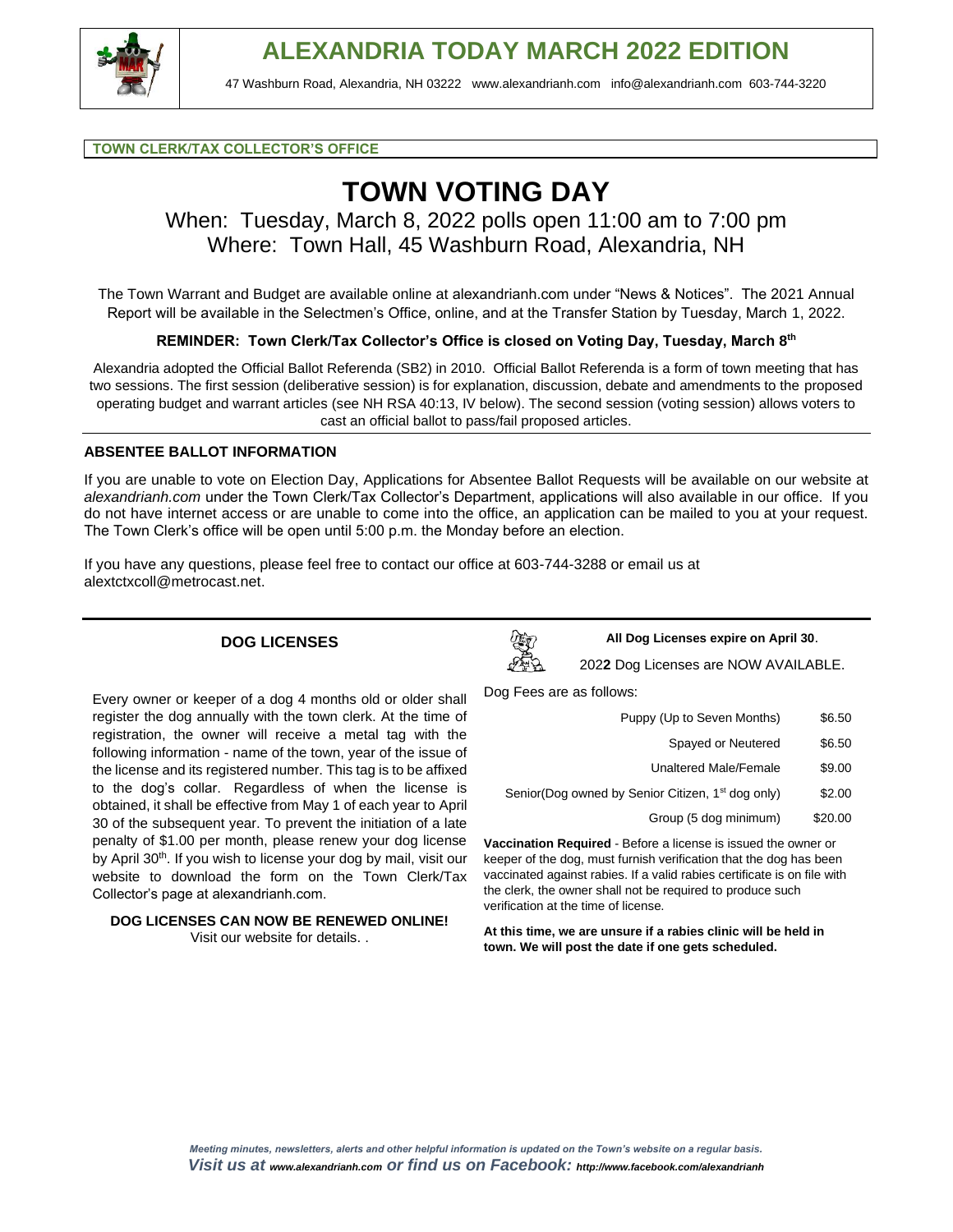





**Recycling is contagious; You set the example, and others will follow**

*Trivia Quiz Question for the Month: What was Geoffrey Chaucer (1340 – 1400) , author of The Canterbury Tales, tie to the recycling effort in England during the 14th century?* 

#### **Money in our Pockets**

February is a short month with only 28 days, plus it is a month which generates a lot of activity to close out the previous year, recap the various activities for the Town Report, and prepare for the Deliberative Session, followed closely by the March elections. With that said, I'm sorry to say that I don't have any revenue numbers for January as yet; however, I do plan to have this information available next month for both January and February. March is really the first month we have an opportunity to evaluate the previous year and begin to make projections for the new year. As I reported in last month's newsletter, 2021 was a good year both from a recycling standpoint and a revenue generating (saved) standpoint. We saved over \$12,000 (\$2,000 over our objective) while continuing to recycle as much material as possible under 'challenging' circumstances caused by World market demands and the pandemic. As you know, in addition to saving us money, your efforts to recycle and support your recycling program have a positive impact on our environment and preserve our natural resources for all to enjoy.

This year we anticipate continuing with our recycling of corrugated cardboard and will be making some adjustments in the way we calculate our saving for glass, both of which will have a positive impact on our net savings. Depending on world markets, we may further expand the list of materials we can accept for recycling.



#### **What's New at the Transfer Station**

There were no TSSC meetings in February. After discussion with residents at a previous meeting in January, it was obvious, that the best approach would be to concentrate our efforts on the gravel pit portion of the joint projects, as much of the work needed for the pit and the transfer station are interrelated. By deferring the warrant article request for financing for the transfer station until 2023, it will allow us more time to further evaluate our needs at the transfer station, while still moving forward with completion of some interrelated tasks such as site preparation including access road(s) and security. With the change in strategy adopted by the TSSC, which I reported on last month, we are concentrating our efforts for the 1st Quarter of 2022 on finalizing plans to get the gravel pit up and functioning. Gravel produced by the new pit can be used on site and will further reduce our costs. This change in strategy simply means that we are delaying submitting the warrant article requesting financing for the entire transfer station project for a year, until we have a more accurate cost projection. The committee will continue to meet on an as needed basis and monthly updates will be provided here in the town newsletter and in meeting minutes posted on the town website.



Time to get your 2022 Transfer Station Permit stickers. Stickers may be picked up free of charge from the office at the transfer station. Stickers are not available at the Municipal Building. Proof of residence and you license plate number are required. If you have more than one car in the family that will be using the facility, additional stickers for those vehicles are available, again at no cost, but individual license plate numbers are

required. Stickers should be affixed in the lower left corner of the windshield and be clearly visible. A reminder to landlords, if you have short-term seasonal tenants who will be using the facility during their stay, please advise them that they may be asked for proof of their rental agreement in lieu of a sticker. Please remember that the requirement of stickers to use the transfer station facility is to prevent unauthorized use of our facility by non-residents.

We have begun to recycle corrugated cardboard again and our plan is to continue to accept corrugated cardboard **ONLY**  for recycling. We now have a separate enclosed trailer dedicated to corrugated cardboard. Please breakdown your boxes and remove any waste material before placing them in the trailer – Remember, corrugated cardboard only – single sheet cardboard (cardboard used as packaging backing, compartment dividers such as in liquor boxes, cereal boxes and the like, pizza boxes, beer/soda packaging, etc.) are not recyclable and should be treated a loose paper. Another big PLUS, we are now recycling plastic bags. A container has been placed by the roll-offs for **clean** plastic bags. Please be sure the bags are empty and clean. We hope to be able to continue this service; however, it will depend on you doing your part by ensuring that only clean, plastic bags are put in the container(s). It has also come to our attention that hazardous waste and some construction debris are finding their way into the compactor. Only household waste and loose paper is allowed in the compactor. To help control improper disposal of certain materials, our Operating Plan, dtd. 30 April 2012, charges the facility with inspecting all waste entering the facility to ensure compliance. Generally, at our facility, this is limited to a quick visual check of materials brought in by truck or trailer to direct the resident to the correct disposal area. Please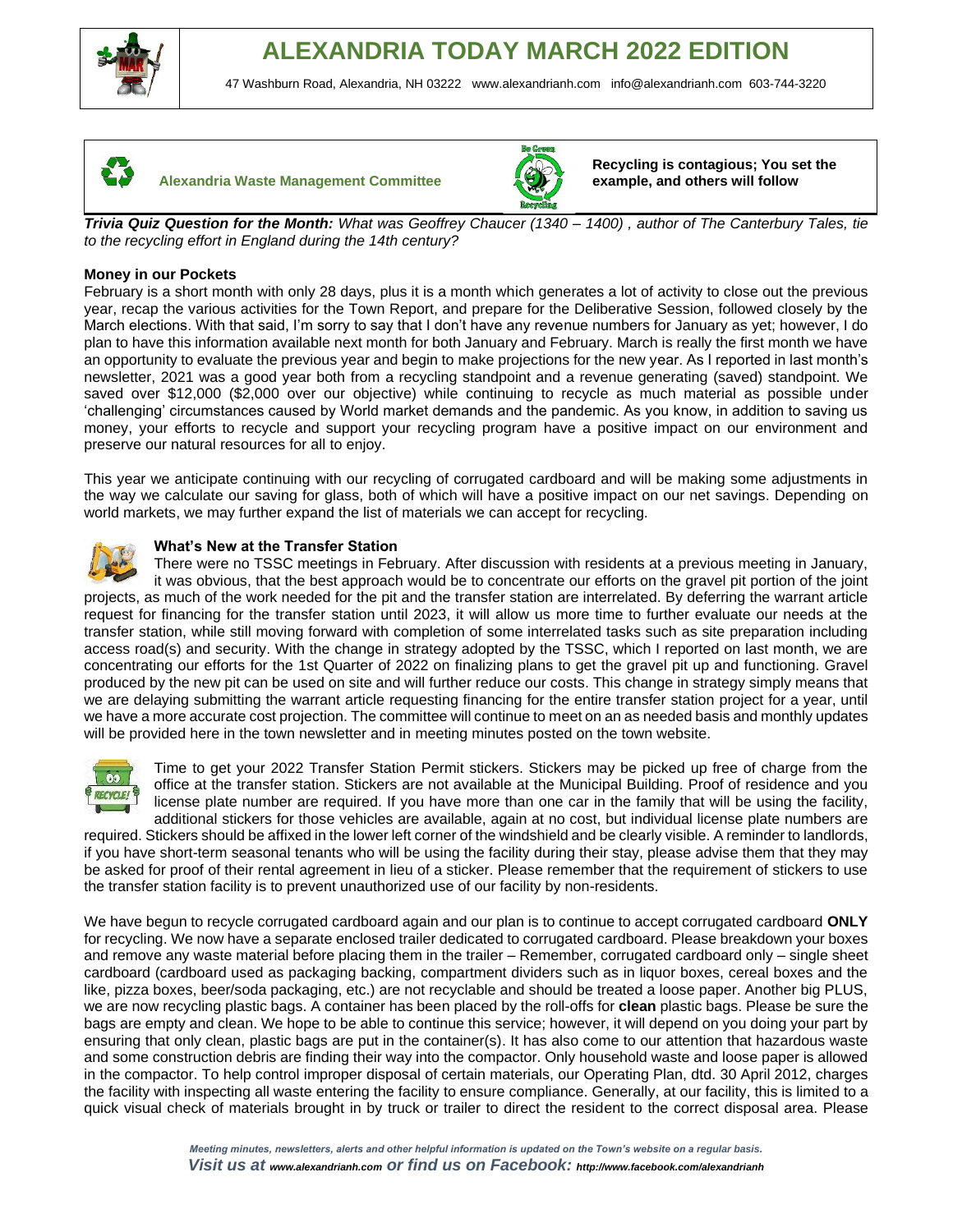

remember, waste disposal is, for the most part, controlled by the state not the towns and transfer stations and landfills are merely complying with regulations stipulated in their permits.

The 2022 Hazzard Waste Day for Alexandria is Aug 6th at the Regional High School from 08:30 – 12:00. For a complete list of areas and a list of what is and isn't acceptable go to: lakesrpe.org/serviceshhw.asp.

Ken has asked that I remind residents that tools such as rakes, shovels, saws, wire cutters, and box cutters are for use by residents while disposing of material at the transfer station. Please be sure to return any item you use at the transfer station to its original location where you got it, so it can be easily found by others who may need to use it. Generally smaller tools are secured by a light chain or cord. Please let an attendant know if you find a tool loose so the lanyard can be replaced - thank you. One final reminder to our residents; to allow for the transfer station to be properly secured, the gate closes at 3:45pm. Anyone arriving after that time will not be allowed to enter. Those in the process of unloading trash are expected to complete unloading and exit the facility no later than 4:00pm.

#### **Every Individual Can Contribute**

Electric cars are fast becoming the rage in the U.S., and in fact, throughout the World. Environmentalist have repeatedly raised the concern that once the batteries are no longer useable to power electric vehicles (EVs), they will end up in a landfill somewhere or simply deteriorate in a discarded vehicle. There is a market to recycle used EV batteries, and although this is an infant industry, it promises to offer at least a partial solution to the problem of recycling these types of materials.

The following are excerpts from an article published by Consumer Reports which you may find interesting: "What Happens to the Old Batteries in Electric Cars?

The EV revolution is in full swing, and one question keeps popping up: What happens to the EV batteries once they wear out?

EV batteries will slowly lose capacity over time, with current EVs averaging around 2% of range loss per year. Over many years, the driving-range may be noticeably reduced. EV batteries can be serviced and individual cells inside the battery can be replaced if they go bad. But there's the risk after many years of service and several hundred thousand miles that the entire battery pack may need to be replaced if it has degraded too much. The worry for most environmentally conscious people is that there isn't a system in place to deal with these decommissioned parts. After all, lithium-ion battery packs often run the length of the car's wheelbase, weigh close to 1,000 pounds, and are made up of toxic elements. Can they easily be recycled or are they destined to pile up in landfills? "Electric car batteries aren't very difficult to get rid of because, even if they've outlasted the usefulness for an EV, they're still worth quite a lot to someone," says Jake Fisher, Consumer Reports' senior director of auto testing. "There's a strong demand for secondary-life batteries. It's not like when your gaspowered engine dies, and it goes to the scrapyard. Example, Nissan is using old batteries from their Leaf model EV to power mobile machines in its factories around the world. Nissan Leaf batteries are also being used to store energy on solar grids in California, Fisher says." Once solar panels capture energy from the sun, they need to be able to store that energy. The old EV batteries may no longer be optimal for driving but they're still capable of energy storage.

Even as secondary-life batteries fully degrade after various uses, minerals and elements like cobalt, lithium, and nickel in them are also valuable and can be used to produce new EV batteries. With EV technology still in relative infancy, the only certainty is that recyclability needs to be built into the manufacturing process to ensure that EVs remain eco-friendly throughout the entire life cycle of the product."

Source: Consumer Reports, Updated February 23, 2022



Creative ideas for recycling, reusing items, and interesting articles or websites offering recycling ideas are always welcome as are comments and suggestions about the newsletter articles. Please submitted your comments to: steve.whitman@hotmail.com; be sure to state "recycling comments" in the subject. In some cases, with the author's permission, comments may be printed in subsequent issues.

Answer to trivia question: Geoffrey Chaucer, "father of British literature" began work in the recycling sector after being appointed in 1389 as Clerk of the King's Works at the Tower of London and Westminster Palace. His job was to manage and keep accounts of the old metals and rags collected for recycling on the order of the King, Richard II. There is evidence suggesting that both the Chinese and Egyptians were recycling metals as early as 2550BC when copper chisels were thought to have been used to cut the blocks used to build the pyramids.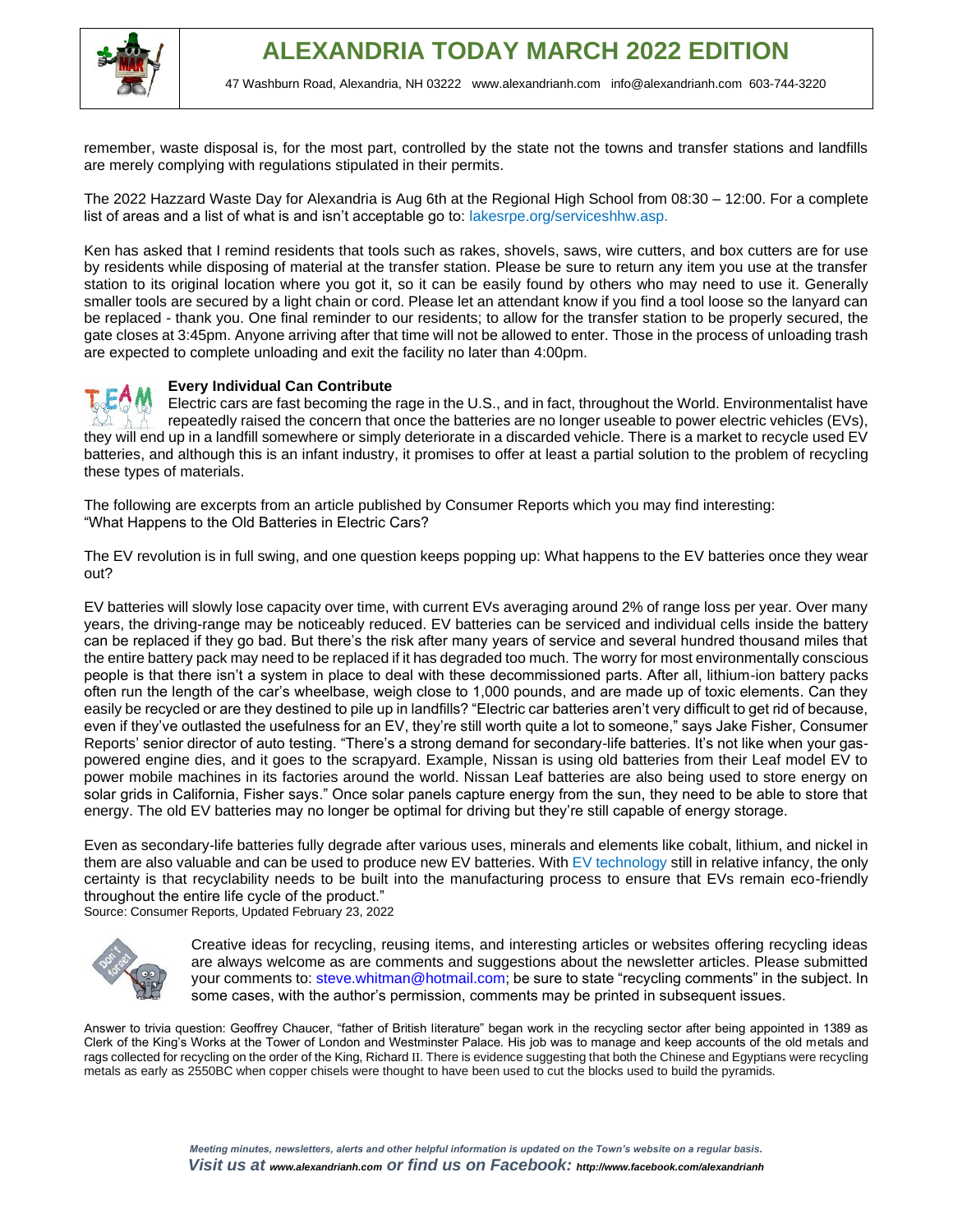

## **ALEXANDRIA TODAY MARCH 2022 EDITION**

47 Washburn Road, Alexandria, NH 03222 [www.alexandrianh.com](http://www.alexandrianh.com/) info@alexandrianh.com 603-744-3220



**Alexandria Conservation Commission**

I'm sure all of you are familiar with the phrase: "Do wild bears poop in the woods?" The answer is obviously, "yes", as do racoons, wolves, fox, coyotes, and all other wild animals – it's nature's way, and there isn't a lot we can do to stop it. Our pets are a different story, and we can help the environment by cleaning up after them. The NLRA published the following reminder in their February 2022 newsletter, *Newfound Connection*, which reminds us all to do our part in helping to keep our woodlands, fields, and streams pollution free and pristine.

"Newfound's fresh white snow makes a beautiful canvas, giving your favorite vistas new personality and complimenting winter foliage and local landmarks. It also accentuates a different type of landmark: pet waste. Along with being unsightly, pet waste is a problem for water quality. Bacteria and nutrients from winter pet waste will eventually be washed by snow melt or spring rains into our waterways, lowering water quality and potentially even posing a threat to swimmers.

Picking up after your pets all year round is an important way to keep Newfound's waters clean. Here are some suggestions to make clean up duty a little easier:



Attach a waste bag dispenser to your leash. It's easy to forget the all-important bag. A leash attachment ensures you always leave the house prepared!



Try a portable pooper scooper. If the hand-in-a-bag technique makes you squeamish, portable scoopers put some distance between you and the task at hand while still getting the job done.

Pick it up right away. This should always be the case in public areas, but even in your own backyard, picking up pet waste before it's forgotten or frozen makes the task easier in the long run and is the best chance for keeping contaminants out of nearby waterways.

Be prepared to pack it out. Many trails and public access areas in the watershed are "Carry In, Carry Out" which means they do not have waste bins and recreators need to take their trash (including pet waste) home with them. Products like travel trash bins or "tailgate dumpsters" that attach to the exterior of your vehicle are a convenient way to haul it home without suffering the smell on the way."

Treat the woods and fields as you would any other public place and clean-up after your pet – it does make a difference and is appreciated by your fellow hikers and all those who enjoy all that New Hampshire has to offer. Thank you NRLA for reminding all of us to be responsible for our actions and our responsibility to those with whom we share we share nature's resources.



**Other Community Events & Information**

**BLOOD DRIVES Wednesday, March 9, 2022 from 12:00 pm to 5:00 pm** Newfound Regional High School, 150 Newfound Road, Bristol, NH **Tuesday, March 22, 2022 from 12:00 pm to 5:00 pm** Marian Center, 17 West Shore Road, Bristol, NH



#### **DANBURY WINTER MARKET**

*FIRST SATURDAY OF THE MONTH* NOVEMBER – MAY

The Blazing Star Grange #71 of Danbury NH sponsors the [Danbury Winter Market](https://harvesttomarket.com/farmers-market/Danbury-Winter-Market) to help sustain our local area, strengthen our local economy, maintain our rural landscape thru saving small family farms that preserve our green space. Our market season runs the first Saturday of November thru May from 9 to noon. Two changes this season - the time! and we're going an extra month with our in person

market. Blazing Star Grange encourages your support of our Danbury Winter Market Vendors. Local farms provide a strong anchor in the security of local food supply and they, along with our artisan, strengthen our region's economy. [The online ordering system](https://harvesttomarket.com/farmers-market/Danbury-Winter-Market) **opens on Saturday, October 23 at 7:00 AM.** *Market Location: Grange Hall, 15 North Road, Danbury NH, a stone's throw from the intersections of routes 4 & 104. For information contact Donna at 603-768-5579.*